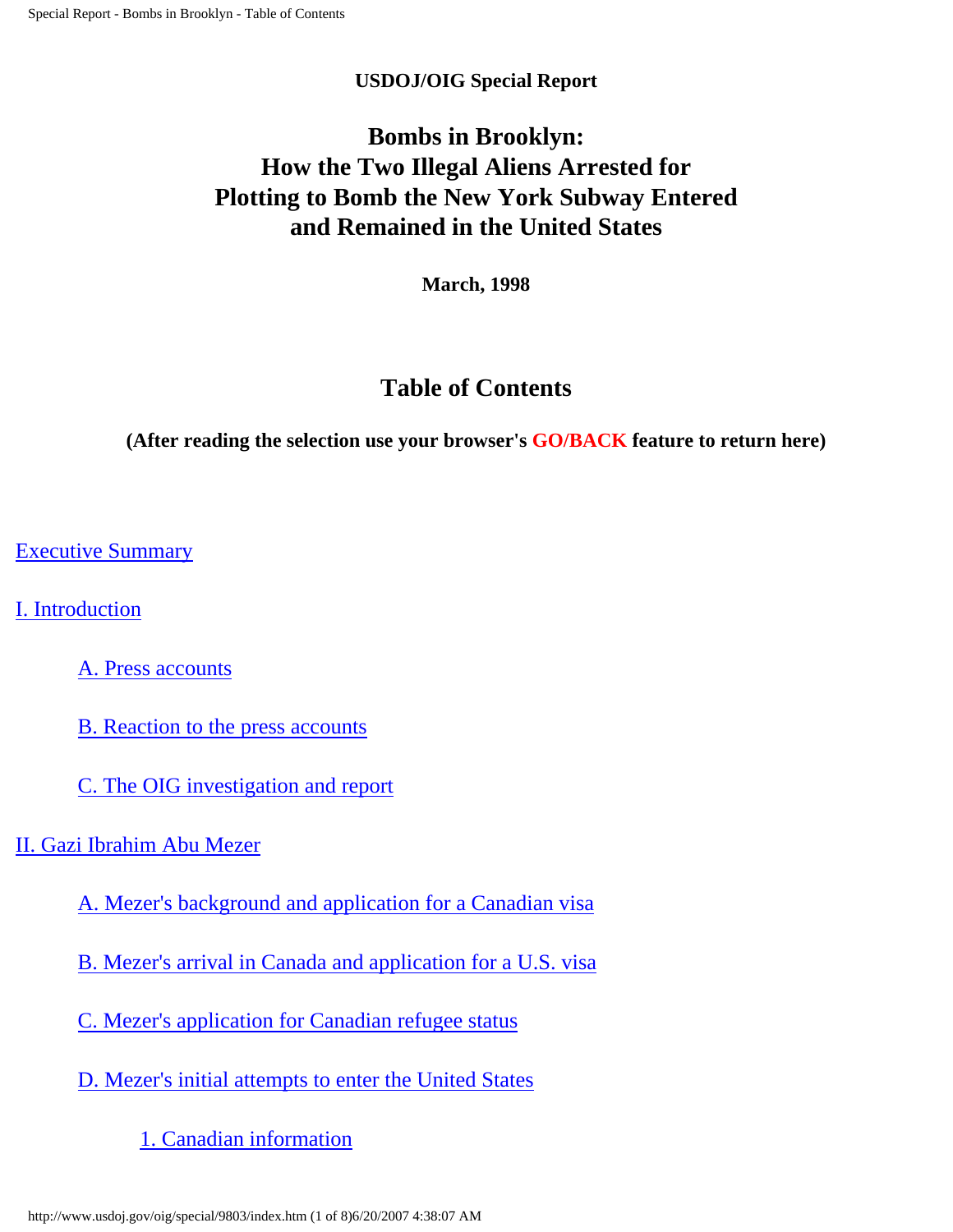[2. Two apprehensions of Mezer, June 1996](http://www.usdoj.gov/oig/special/9803/brbrp2.htm#2. Two apprehensions)

[a. Conditions in the INS' Blaine Sector](http://www.usdoj.gov/oig/special/9803/brbrp2.htm#a. Conditions)

[b. Mezer's first apprehension in the United States, June 23, 1996](http://www.usdoj.gov/oig/special/9803/brbrp2.htm#b. Mezer)

[i. Mezer's Arrest](http://www.usdoj.gov/oig/special/9803/brbrp2.htm#i. Mezer)

[ii. Return to Canada](http://www.usdoj.gov/oig/special/9803/brbrp2.htm#ii. Return)

[c. Mezer's second apprehension in the United States, June 29, 1996](http://www.usdoj.gov/oig/special/9803/brbrp2.htm#c. Mezer)

- [E. Third apprehension of Mezer in the United States, January 14, 1997](http://www.usdoj.gov/oig/special/9803/brbrp3.htm#E. Third apprehension)
	- [1. The apprehension](http://www.usdoj.gov/oig/special/9803/brbrp3.htm#1. The apprehension)
	- [2. The arrest forms](http://www.usdoj.gov/oig/special/9803/brbrp3.htm#2. The arrest)

[F. Mezer's deportation proceedings](http://www.usdoj.gov/oig/special/9803/brbrp3.htm#F. Mezer)

- [1. Initial bond](http://www.usdoj.gov/oig/special/9803/brbrp3.htm#1. Initial bond)
- [2. The first hearing](http://www.usdoj.gov/oig/special/9803/brbrp3.htm#2. The first hearing)
- [3. Canada's refusal to accept Mezer](http://www.usdoj.gov/oig/special/9803/brbrp3.htm#3. Canada)
- [4. Reduction of Mezer's bond](http://www.usdoj.gov/oig/special/9803/brbrp3.htm#4. Reduction)
- [5. Mezer's release](http://www.usdoj.gov/oig/special/9803/brbrp3.htm#5. Mezer)
- [6. Mezer's asylum application](http://www.usdoj.gov/oig/special/9803/brbrp3.htm#6. Mezer)
- [7. The April 7th hearing](http://www.usdoj.gov/oig/special/9803/brbrp4.htm#7. The April)
- [8. Information from the Department of State regarding Mezer's asylum application](http://www.usdoj.gov/oig/special/9803/brbrp4.htm#8. Information)
- [9. Rescheduling of Mezer's asylum hearing](http://www.usdoj.gov/oig/special/9803/brbrp4.htm#9. Rescheduling)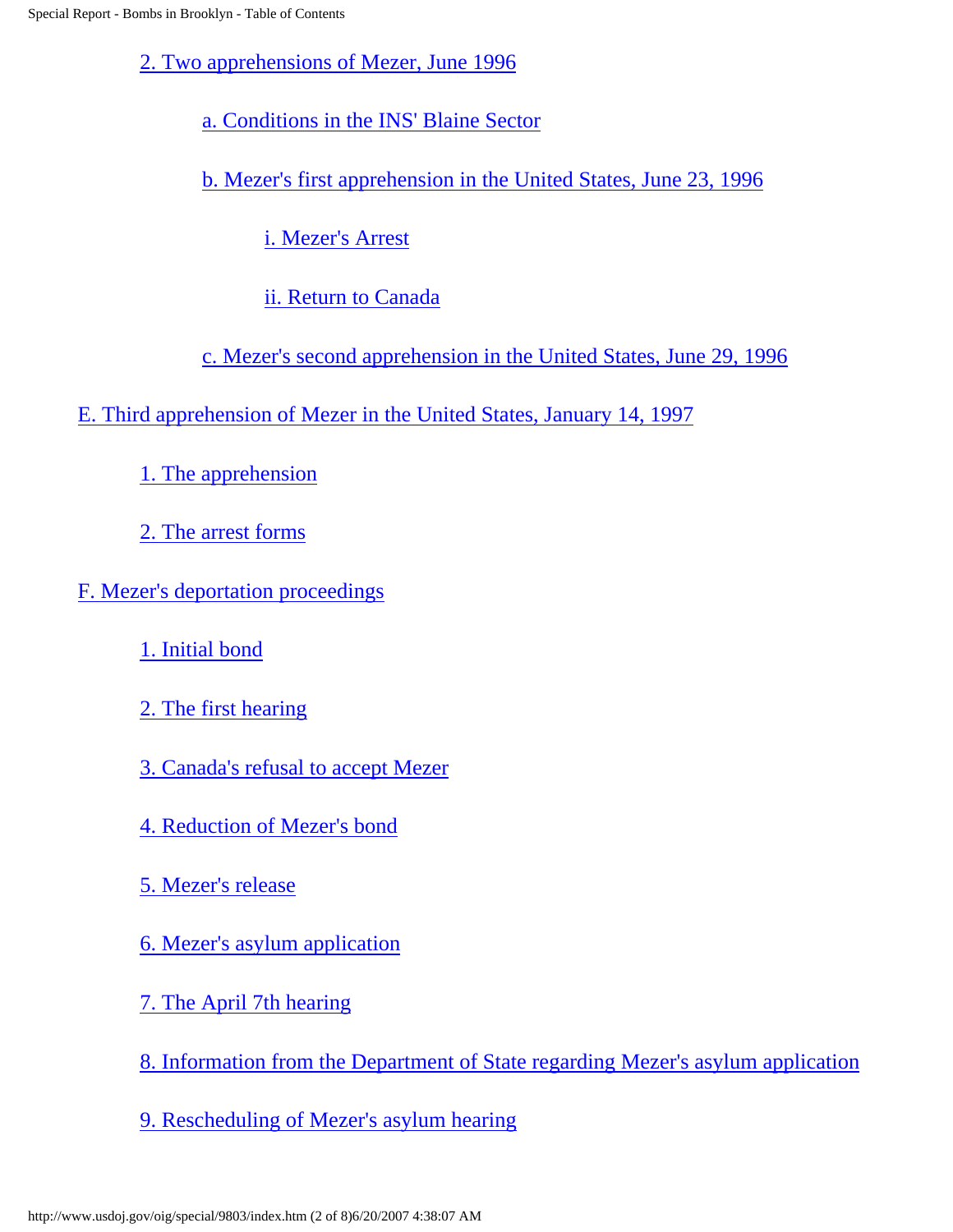Special Report - Bombs in Brooklyn - Table of Contents

[10. Withdrawal of Mezer's asylum application](http://www.usdoj.gov/oig/special/9803/brbrp4.htm#10. Withdrawal)

[11. The June 23rd hearing](http://www.usdoj.gov/oig/special/9803/brbrp4.htm#11. The June)

[12. Motion after Mezer's arrest in Brooklyn](http://www.usdoj.gov/oig/special/9803/brbrp4.htm#12. Motion)

[G. Conclusions](http://www.usdoj.gov/oig/special/9803/brbrp5.htm#G. Conclusions)

[III. Lafi Khalil](http://www.usdoj.gov/oig/special/9803/brbrp5.htm#III. Lafi Khalil) 

[A. Khalil's C-1 visa](http://www.usdoj.gov/oig/special/9803/brbrp5.htm#A. Khalil)

[1. Khalil applies for a U.S. visa](http://www.usdoj.gov/oig/special/9803/brbrp5.htm#1. Khalil applies)

[2. The visa requirement](http://www.usdoj.gov/oig/special/9803/brbrp5.htm#2. The visa)

[3. The C-1 visa](http://www.usdoj.gov/oig/special/9803/brbrp5.htm#3. The C-1 visa)

[B. Khalil enters the United States](http://www.usdoj.gov/oig/special/9803/brbrp5.htm#B. Khalil enters)

[C. Conclusions](http://www.usdoj.gov/oig/special/9803/brbrp6.htm#C.)

[APPENDIX](http://www.usdoj.gov/oig/special/9803/brbrp6.htm#APPENDIX)

### **Executive Summary**

### <span id="page-2-0"></span>I. Introduction

In this report, the Department of Justice Office of the Inspector General (OIG) examines how two aliens, Gazi Ibrahim Abu Mezer (Mezer) and Lafi Khalil (Khalil), entered and remained in the United States before they were arrested on July 31, 1997, in a Brooklyn apartment for allegedly planning to bomb the New York City subway system. After their arrest, it was quickly discovered that both were Palestinians who were in the United States illegally. Mezer had been arrested three times in the previous thirteen months attempting to enter the United States illegally from Canada. The first two times, he was voluntarily returned to Canada. After the third apprehension, the Immigration and Naturalization Service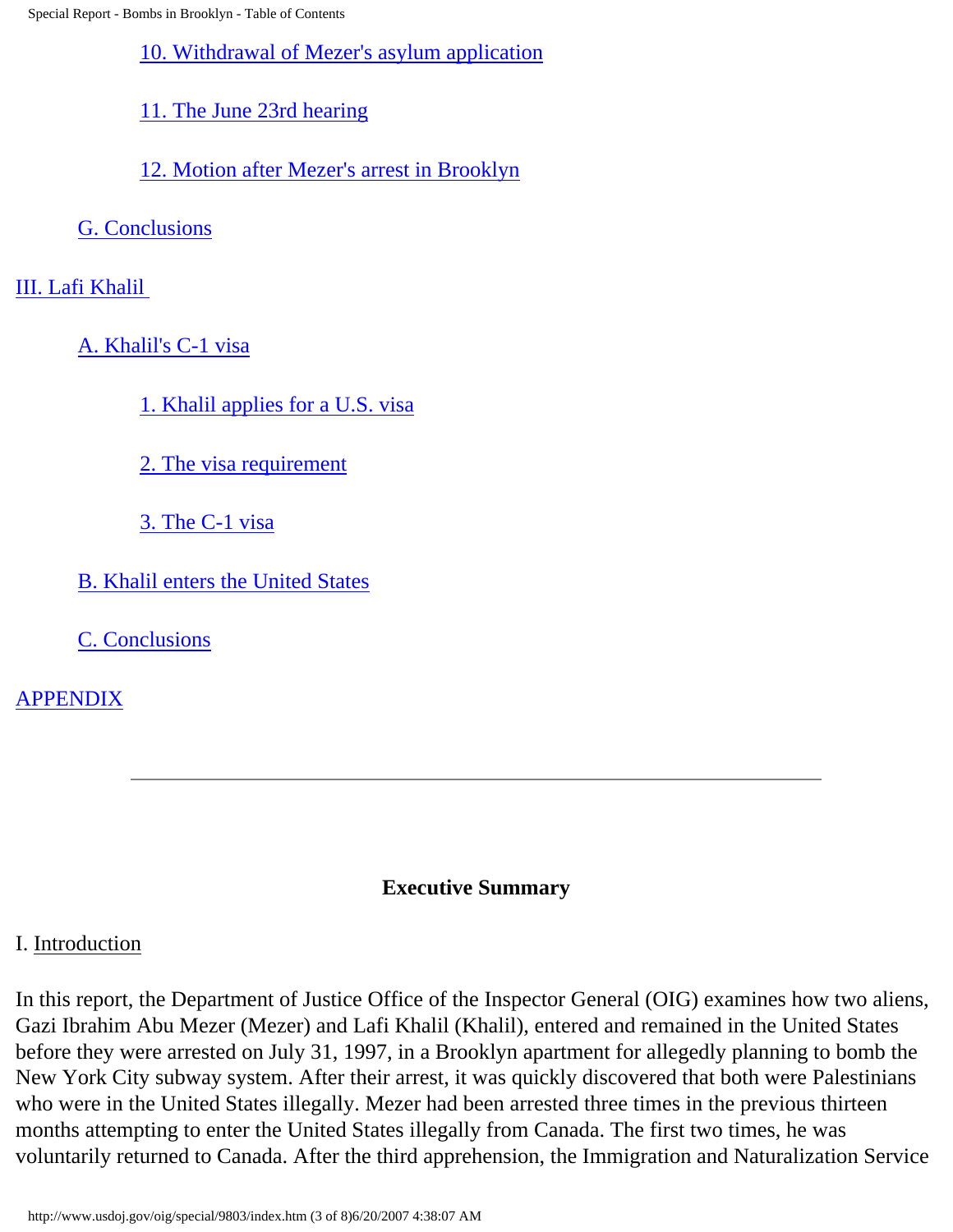(INS) began formal deportation proceedings against Mezer, but he was released on bond while the proceedings were pending. After his release, Mezer filed a political asylum application in which he claimed that he suffered a fear of persecution if he were returned to Israel, in part because Israeli authorities falsely believed he was a member of the terrorist organization Hamas. It was also discovered that Khalil was in the United States illegally, having entered on a tourist visa but having remained here after the visa expired.

These disclosures generated harsh criticism in the media regarding how the INS handled these immigration cases. As a result of the controversy, the OIG conducted this review focusing on how Mezer and Khalil came to enter and remain in the United States. Our review details the actions by the INS and other federal agencies that came in contact with them. During our review, we examined documents relating to their contacts with immigration authorities, including Border Patrol records concerning Mezer's detentions, the transcripts of his deportation proceeding, and materials related to Khalil's visa. We interviewed numerous INS and government officials regarding these contacts, including the Border Patrol officials who detained Mezer three times, the INS officials who handled his deportation proceedings, the INS judges who presided over the deportation hearings, the State Department official who granted the visa to Khalil, and the INS immigration inspector who admitted Khalil to the United States. In total, we conducted more than 75 interviews of individuals involved in these matters. Because Mezer and Khalil currently are awaiting trial on criminal charges relating to the alleged plot to bomb the New York subways, we did not touch on certain sensitive issues relating to their criminal charges, but instead focused on the facts surrounding their immigration status.

### II. Mezer

Mezer, who was born in the West Bank of Israel, claimed Jordanian nationality on a travel document that he received from the Israeli government in 1993. In 1993, he received a Canadian visa to study in Canada. Shortly after arriving in Toronto, Canada, he applied for convention refugee status, which is similar to political asylum in the United States, based on his claimed fear of persecution in Israel. This application for convention refugee status allowed him to remain in Canada despite two criminal convictions in Canada.

Mezer later admitted that he traveled to Canada with the intent to reach the United States. Less than two weeks after arriving in Canada, he applied for a visa at the U.S. Consular Office in Toronto, but his application was denied. He also reported that he unsuccessfully attempted to enter the United States illegally while in Toronto.

On June 23, 1996, while attempting to enter the United States illegally, Mezer was detained by the National Park Service along with another person, Jamal Abed, in a remote wilderness area in North Cascades National Park in Washington state. After Mezer and Abed were turned over to the INS Border Patrol, both were returned voluntarily to Canada. INS officials told us that because of the unavailability of detention space, aliens who are apprehended attempting to enter the United States illegally from Canada along this stretch of border are typically returned to Canada voluntarily, as Mezer was, unless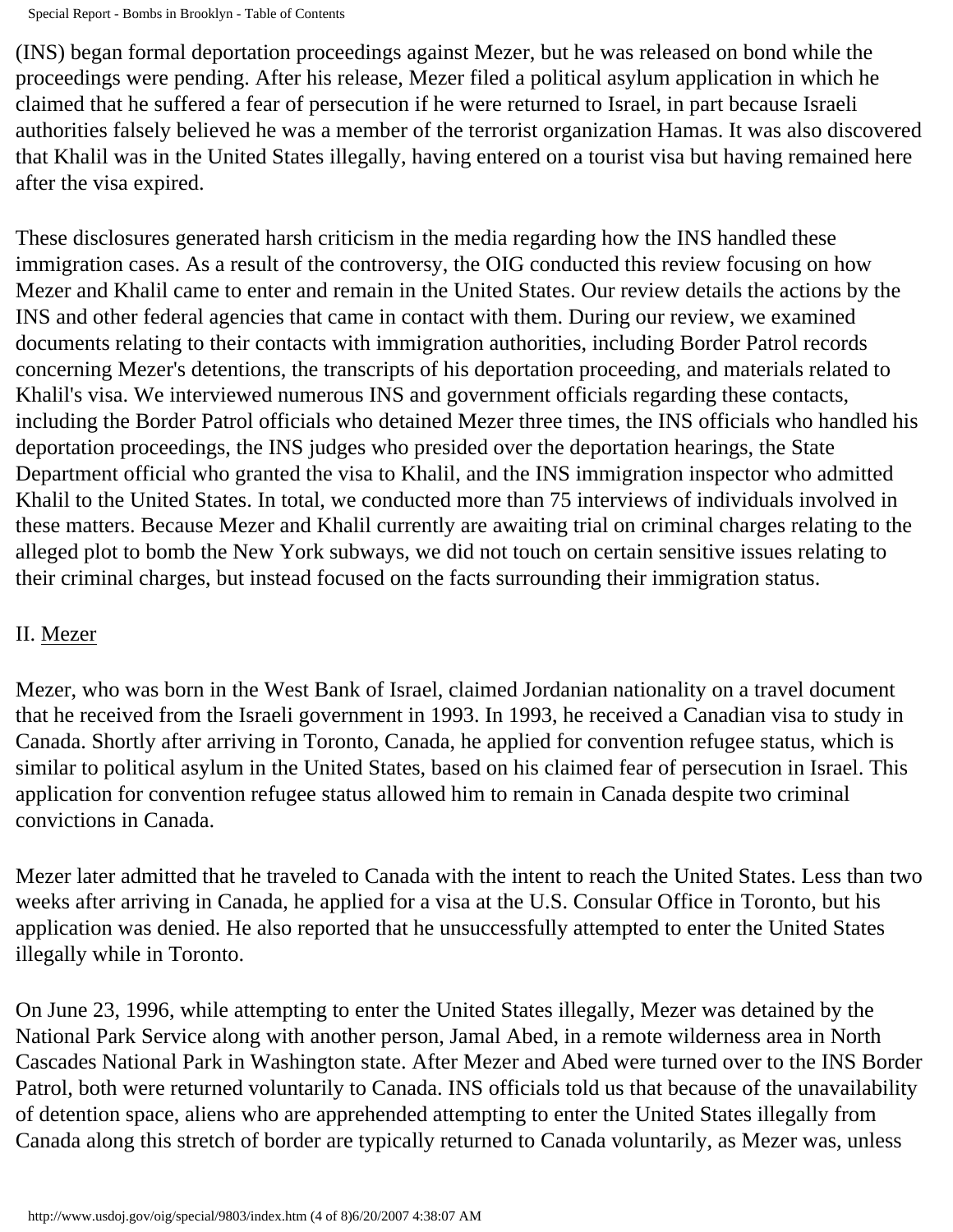there are unusual circumstances, such as evidence that the alien is an aggravated felon. Aliens are also rarely prosecuted for the criminal offense of entry without inspection, even after repeated apprehensions.

Although the National Park Service ranger who arrested Mezer and Abed believed that Abed was assisting Mezer in entering the United States, the Border Patrol reports concerning Mezer's arrest suggested that Mezer was suspected of alien smuggling in Canada. This suggestion appeared to be based on information contained in a Canadian immigration database about previous, unspecified "suspicious activity" by another man and Mezer in Manitoba Canada. Although the suspicion that Mezer was an alien smuggler was included in Border Patrol arrest and intelligence reports, no one in the Border Patrol could identify a genuine factual basis for this suspicion or how the facts of Mezer's detention suggested that he was an alien smuggler.

On June 29, 1996, the Border Patrol detained Mezer again trying to enter the United States illegally, when he was jogging through a park next to a busy port of entry 65 miles west of where he had been apprehended the previous week. The Border Patrol again voluntarily returned Mezer to Canada.

Six months later, on January 14, 1997, Mezer was apprehended a third time by a Border Patrol agent as Mezer was boarding a bus with two other men of Middle Eastern origin in Bellingham, Washington, 25 miles south of the Canadian border. This time, a Canadian immigration employee told the Border Patrol agent that Canada probably would not accept Mezer back. The Border Patrol agent therefore commenced formal deportation proceedings against Mezer and detained Mezer on a \$15,000 bond.

At the first status hearing before an immigration judge in Mezer's deportation case, Mezer admitted to being in the United States illegally and agreed to return to Canada again if the Canadians agreed to accept him. When Canada refused his return, Mezer informed the court at a second hearing on February 6, 1997, that he intended to file an application for political asylum in the United States. At this hearing, Mezer also requested a reduction in his bond, which the INS opposed. The immigration judge granted Mezer's request, reducing his bond to \$5,000. The judge told the OIG that this bond amount was still higher than in typical cases involving illegal entry. Moreover, at this time, there was no mention that Mezer was suspected of being a member of Hamas. On February 14, Mezer was released when a friend posted the \$5,000 bond for him.

By April 7, 1997, the next status hearing, Mezer had retained an attorney, who submitted on his behalf an asylum application to the INS and the immigration court. In the application, Mezer claimed that Israeli authorities had continually persecuted and detained him when he lived in Israel, in part because they wrongly suspected that he was a member of Hamas. He denied that he had any association with Hamas but claimed that he feared continued persecution if he was returned to Israel because of the false suspicion by the Israeli authorities. Both the INS attorney who handled this hearing, which was similar to an arraignment, and the immigration judge who presided over it said that they skimmed Mezer's application at the hearing and they did not notice the reference to Hamas in the application. But they said that even if they had noticed Mezer's claim that he was falsely suspected of being a member of Hamas, they would not have sought a change in Mezer's bond status, because there was no evidence that Mezer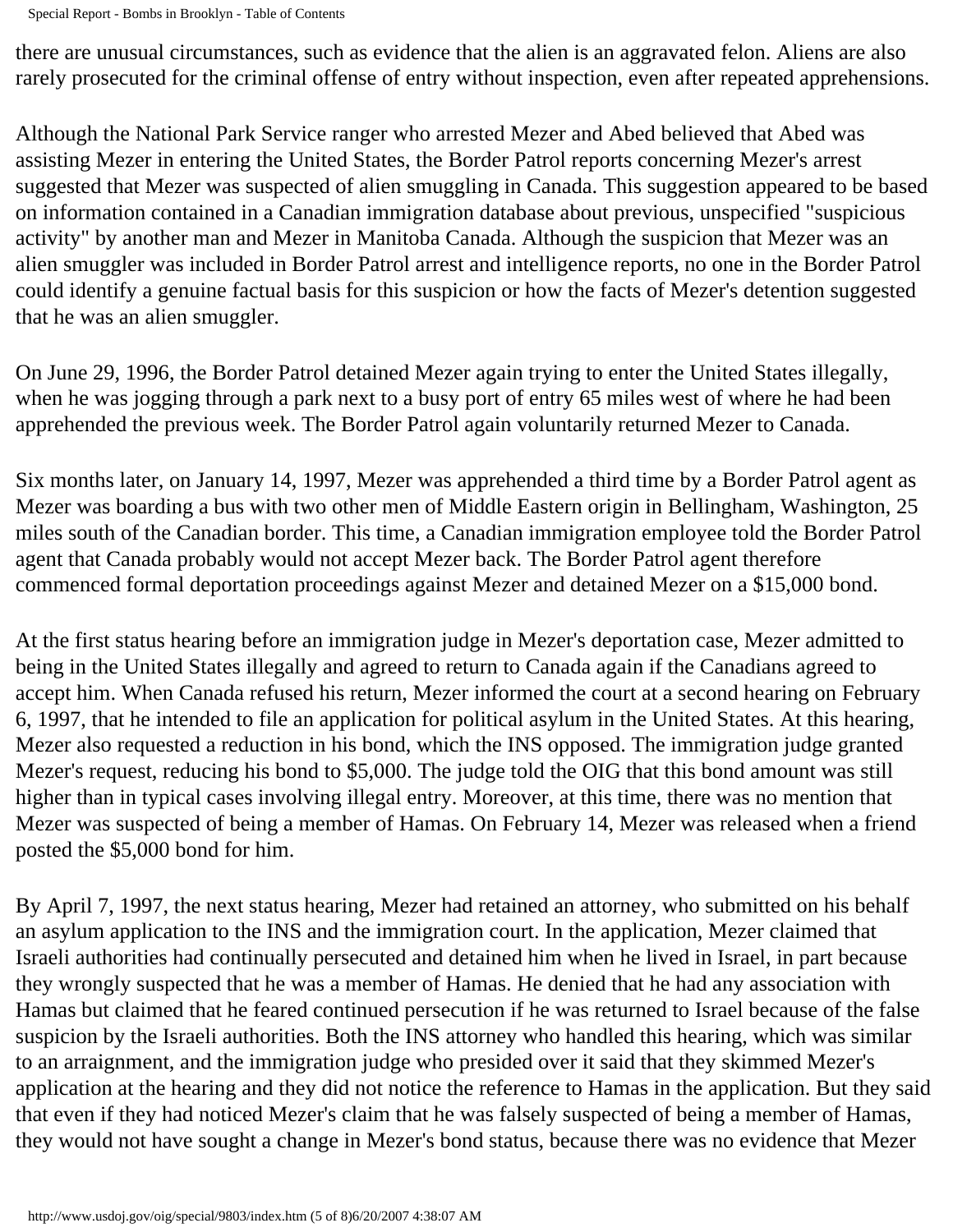Special Report - Bombs in Brooklyn - Table of Contents

in fact was a terrorist. They also said that it is common for aliens seeking asylum to claim that they are falsely accused of membership in a terrorist organization to support their claim that they face the prospect of persecution in their home country.

After the hearing, in accord with normal practice, the immigration court requested comments from the State Department on Mezer's asylum application. The State Department returned the application with a sticker indicating it did not have any specific information about Mezer. We found that it is typical for the State Department to provide this type of response to the thousands of asylum applications that are forwarded to it from the immigration judges and INS asylum officers. Although the immigration judge thought the State Department checked its databases for potential evidence of the individual's associations with known terrorists and terrorism, the State Department does not normally perform these individual checks absent a specific request to do so.

Before Mezer's hearing on his asylum application, scheduled for June 23, 1997, Mezer's attorney withdrew the application, and the hearing was converted to a status hearing. The attorney told us Mezer withdrew his application because the attorney and Mezer believed that his refugee status in Canada would prevent him from obtaining asylum in the United States. Therefore, before the hearing, Mezer called the attorney and told her that he had returned to Canada.

At the June 23 hearing, Mezer's attorney informed the immigration court that Mezer had reported to her that he was in Canada. The judge therefore granted Mezer a sixty-day period for voluntary departure from the United States, after which the formal order of deportation would become final and Mezer could be deported immediately without any additional hearings if he were subsequently found in the United States. Before the sixty-day period elapsed, Mezer was arrested in his Brooklyn apartment on July 31.

Our review did not find information available to the INS that Mezer was a known terrorist. Nor did we find that government officials acted improperly or contrary to normal procedures in handling his case. The Border Patrol agents who arrested Mezer in Washington state made reasonable efforts, consistent with their normal practices, to return him voluntarily to Canada after the first two arrests. After Mezer's third arrest, when Canada refused to take him back, the INS detained him and entered him into deportation proceedings. The INS received no suggestion that Mezer was a member of Hamas until after he was released on bond, when he filed his asylum application, and that application stated that he was falsely suspected of being a member of Hamas, not that he was a member. Thus, Mezer was the sole source of the information that he had a suspected association with Hamas. We were advised that asylum applicants often make such claims in an attempt to remain in the United States.

Although we did not find improper actions by any individual officials, our review did reveal important and systemic problems that are not unique to Mezer's case. His easy entry into Canada and his ability to remain in Canada despite at least two criminal convictions and repeated attempts to enter the United States illegally highlight the difficulty in controlling illegal immigration into the United States. Mezer's case also reveals the shortage of Border Patrol resources available along the northwest border to halt illegal immigration. In light of how few Border Patrol agents are assigned to guard this section of the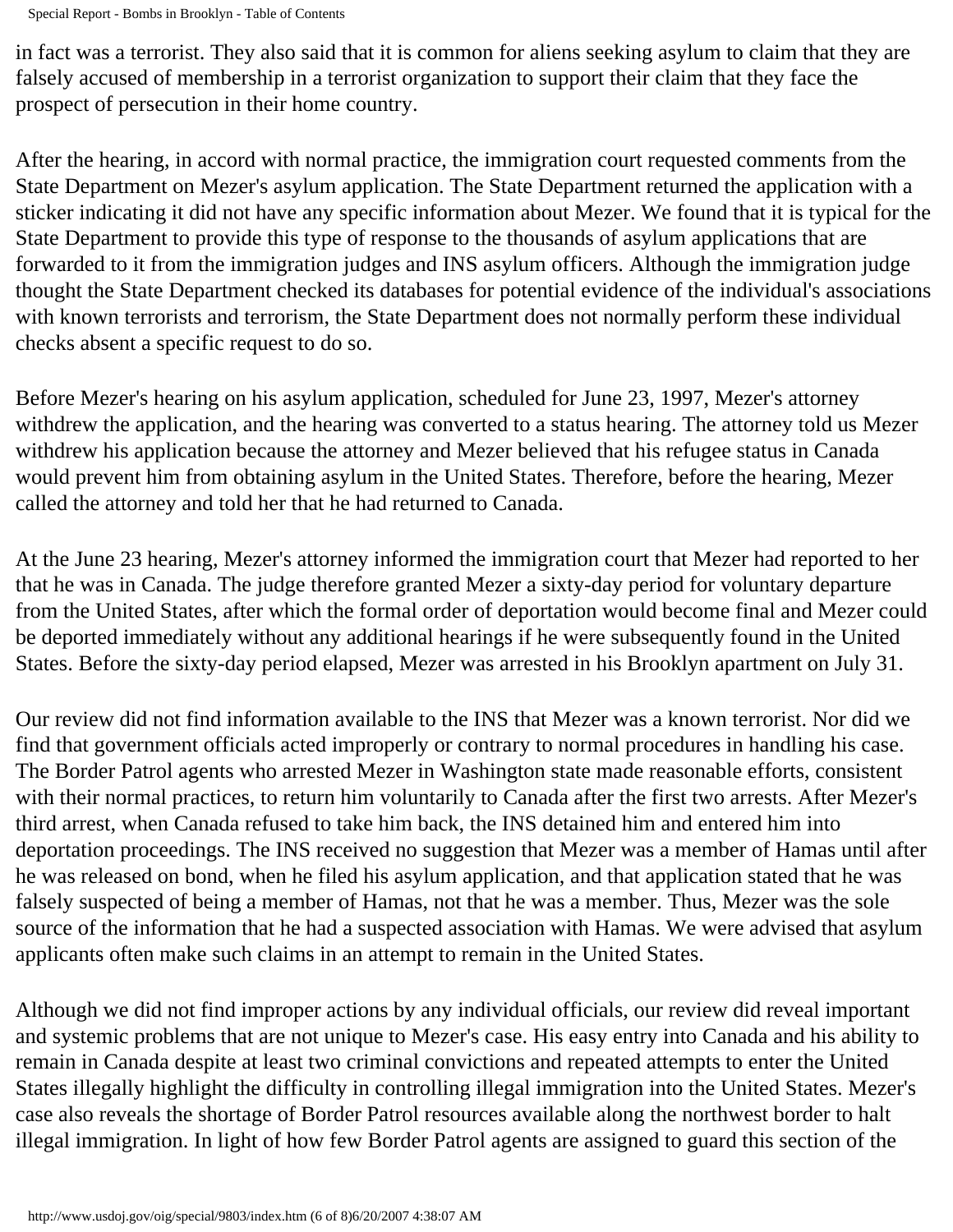Special Report - Bombs in Brooklyn - Table of Contents

border on a regular basis, we found it surprising that Mezer was caught once, let alone three times, trying to enter the United States.

Mezer's case shows that aliens entering the United States illegally along the northwest border are rarely prosecuted, even after repeated apprehensions. INS and law enforcement officials normally do not detain such aliens, even after several illegal entries, and they are normally returned to Canada voluntarily, able to try again at any time to return to the United States, as Mezer did.

Mezer's case also demonstrates confusion among the affected United States government agencies as to which agency checks for information about whether an asylum applicant is a terrorist. The State Department did not conduct such a check on Mezer, although the immigration court thought that the State Department did so. The INS has access to databases with some information about suspected terrorists, but it is not clear that the INS consistently checks these databases before asylum decisions are made, particularly decisions by INS asylum officers. While we have no evidence that such checks would have revealed information about Mezer, we believe that his case reveals that the INS and the State Department need to coordinate more closely on appropriate procedures for accessing and sharing information that would suggest a detained alien or asylum applicant may be a terrorist.

## III. Khalil

Lafi Khalil was also born on the West Bank of Israel. In 1995, he received a Jordanian passport and in 1996 obtained a visa to enter Ecuador. On November 25, 1996, he applied at the U.S. Consular Office in Jerusalem, Israel, for a visa to travel through the United States to Ecuador.

Khalil's application was handled by a U.S. Consular Officer in Jerusalem, who interviewed Khalil briefly and granted him a "C-1" transit visa for transit through the United States on his way to Ecuador, not a tourist visa. According to the Consular Officer, Khalil said that he wanted to go to Ecuador to visit his uncle. The Consular Officer believed that Khalil needed a visa to transit through the United States to Ecuador. The Consular Officer also believed, correctly, that there were no direct flights to Ecuador from Israel or Jordan, and travel through the United States was often the cheapest route to Ecuador.

However, the Consular Officer did not check Khalil's representations, require him to show a ticket to Ecuador, or ask for evidence of sufficient funds for the trip to Ecuador. Nor did the Consular Officer consider requiring Khalil to transit through the United States to Ecuador in a "transit without visa" status, which would have allowed Khalil to go to the United States to catch a connecting flight to Ecuador, as long as Khalil remained in the airport or in the custody of the airline until boarding the connecting flight. Instead, the Consular Officer granted Khalil a C-1 visa, based on her quick interview of Khalil and her belief that he qualified for it. The C-1 visa allowed Khalil to actually enter the United States, and remain for up to 29 days, while on his way to Ecuador.

On December 6, 1996, Khalil flew from Amman, Jordan to Amsterdam, where he caught a flight to John F. Kennedy Airport (JFK Airport) in New York. At JFK Airport, Khalil presented his passport with the